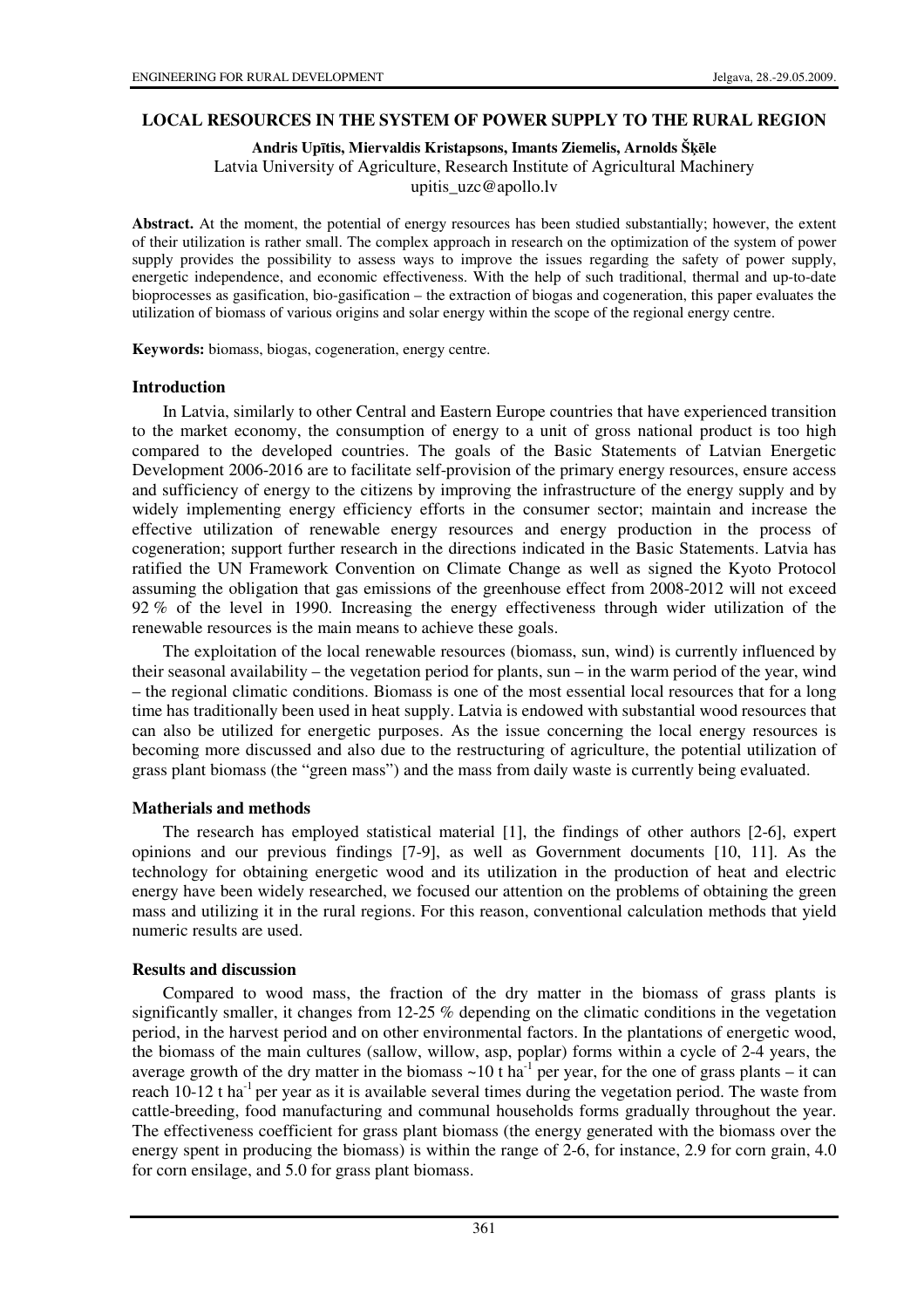Table 1

| Green mass, t | Dry matter, t | <b>MWh</b> |
|---------------|---------------|------------|
| Min 14        |               |            |
| Max 60        |               | DΨ         |
| On average 40 |               | 40         |

**Mass and the power-intensity of grass plants** 

The low content of the dry matter is one of the reasons that require new technologies, therefore the energetic potential and availability of this "green mass" is currently not entirely appreciated.The effective utilization of biomass can be achieved through the preliminary mechanical treatment – fractioning, separating the "green juice" (water) and refining it into the biogas process, but the leftovers with the dry matter  $\sim 50\%$  is an intermediate product for further processing which will yield the fuel of the nearest future – agro granules.

Table 2

|                 | Humidity, %  | Ashes, % | Power-intensity,<br>$MJ$ kg <sup>-1</sup> | $kWh$ $kg^{-1}$ |
|-----------------|--------------|----------|-------------------------------------------|-----------------|
| Wood granules   |              | 1 2      | 16.9                                      | 4.69            |
| Wood briquettes | $8 \dots 12$ |          | 17.0                                      | 4.72            |
| Green woodchip  | 50           | 25       | 8.2                                       | 2.27            |
| <b>Straw</b>    | 15           |          | 14.3                                      | 4.00            |
| Daily waste     |              |          | 15.0                                      | 4.17            |

#### **The comparison of the local fuels**

The results of our laboratory experiments and the previous experience regarding the utilization of the green mass to produce plant protein allow us to conclude that utilizing the green mass to create local energy sources is a more simple way from the perspective of both technology and the choice of devices, and no difficult problems are expected in the respective process of power generation. There are certain energy losses in the process of creating the energy sources – utilizing forest biomass to produce granular fuel will results in losses of 5-10 %, producing second generation bio-fuel – 50- 55 %; currently several of the biogas devices do not utilize the second energy source, heat, which is obtained during the cogeneration process. For instance, the waste deposit area "Getliņi" is utilizing only 20 % of the generated heat. A similar situation concerns the final product of the process – the organic manure that is environment-friendly and easily applied to plants.

An important assessment is needed for the research regarding the resources in the rural region: the optimal territory of the region is 4-5 thousand ha, inhabitants  $\sim$  5 thousand, and the distance from the processing centre to the extraction sites of the biomass resources is 20-30 km. It is essential to evaluate and determine a stable consumer for the created energy sources in a period of twenty-four hours, a season and a year.

One of the optimal solutions is a regional energy centre with a device for the thermal gasification of the hard/dry biomass, with bio-gasification of liquid organic waste in a biogas device, and the utilization of the solar thermal energy in the processes of the production of fuel granules and organic manure.

The turnover of the products and energy in such a regional energy centre is demonstrated in Fig. 1-4.



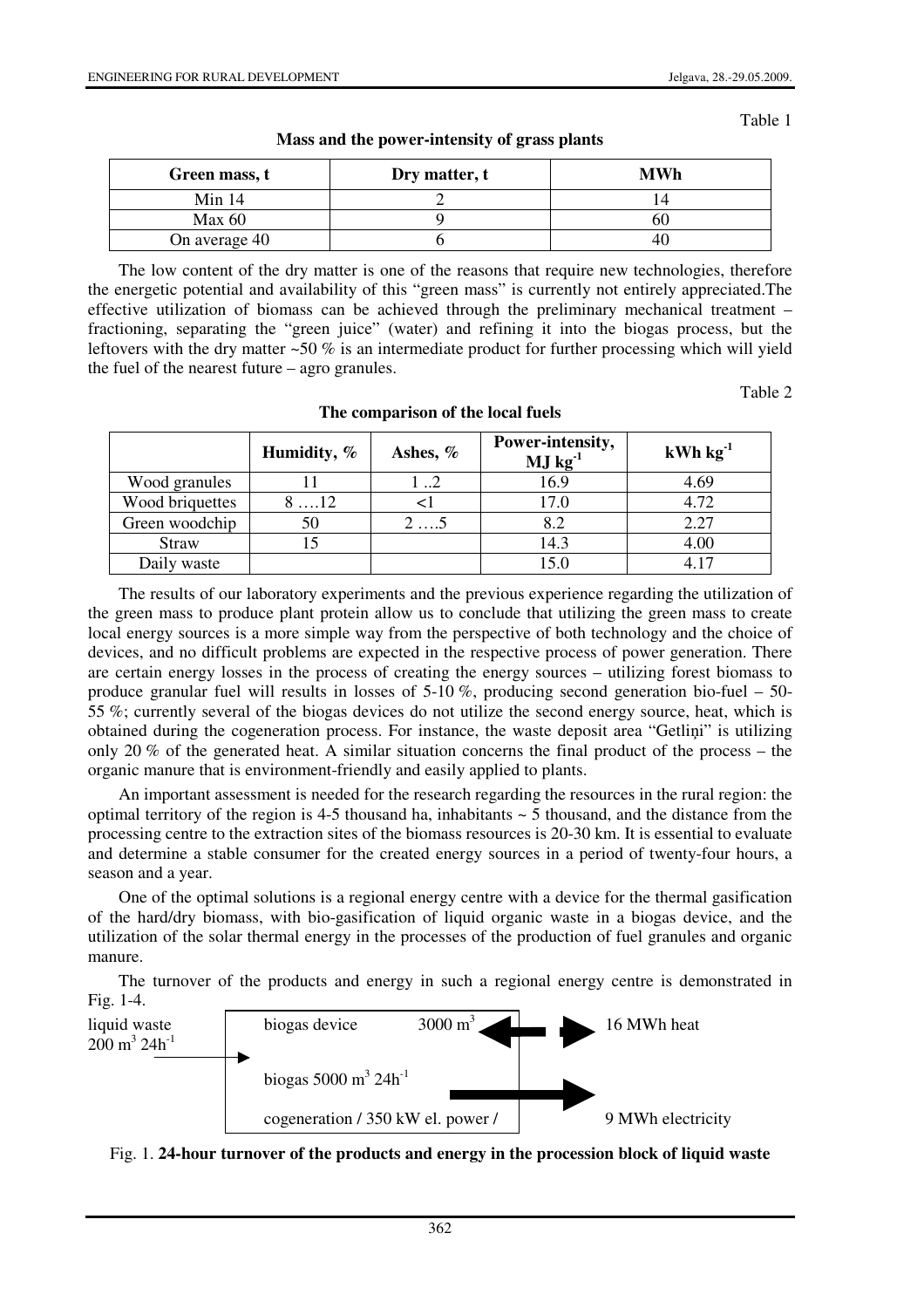







Fig. 4. **Recyclization of biogenic elements and the extraction of new biomass 1 ha in a year's turnover**

# **Conclusions**

- 1. The energetic effectiveness of biogas and thermal processes is enhanced by their combination in an integrated power supply system.
- 2. Regional energy centre the utilization of local resources to create energy sources, a power system that is decentralized and independent from external suppliers.
- 3. An energy centre is an essential element for the local infrastructure and sustainable regional development with a respective contribution to finding the solutions to environmental and social problems (new job places).
- 4. With the help of the new generation technologies, one can effectively utilize also various agricultural, cattle-breeding and communal household waste – dung, straw, daily waste and other available material of organic origin, apart from the traditional forest biomass.

# **References**

- 1. Database of The Central Statistical Bureau of Latvia, www.csb.gov.lv
- 2. Sallija Benfelde, For a Clean Riga City, Vides Vēstis. 2008. Nr 12, page 50-53
- 3. Ilze Spunde, Modulating the Market of Tomorrow, Energetic and Authorization. 2008. Nr.8. page 42-47
- 4. Potential of the Renewable Energy Resources in Latvia, the Government Agency of Construction, Energetic and Housing